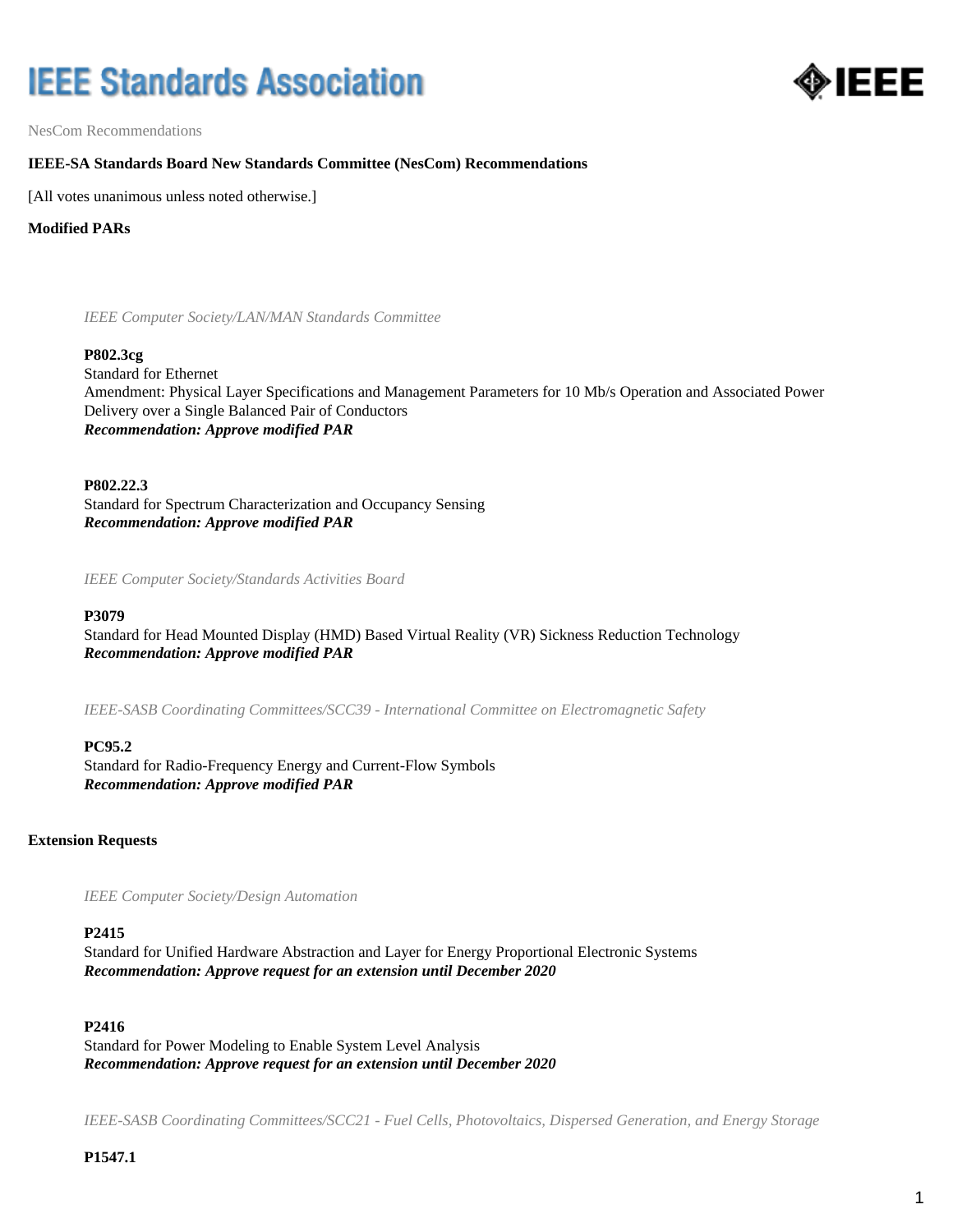Standard Conformance Test Procedures for Equipment Interconnecting Distributed Energy Resources with Electric Power Systems and Associated Interfaces *Recommendation: Approve request for an extension until December 2020*

## **New PARs**

*IEEE Computer Society/LAN/MAN Standards Committee*

## **P802.1CBcv**

Draft Standard for Local and metropolitan area networks -- Frame Replication and Elimination for Reliability Amendment: Information Model, YANG Data Model and Management Information Base Module *Recommendation: Approve new PAR until December 2022*

## **P802.1CBdb**

Draft Standard for Local and metropolitan area networks -- Frame Replication and Elimination for Reliability Amendment: Extended Stream Identification Functions *Recommendation: Approve new PAR until December 2022*

#### **P802.1DC**

Quality of Service Provision by Network Systems *Recommendation: Approve new PAR until December 2022*

#### **P802.3ck**

Standard for Ethernet Amendment: Physical Layer Specifications and Management Parameters for 100 Gb/s, 200 Gb/s, and 400 Gb/s Electrical Interfaces Based on 100 Gb/s Signaling *Recommendation: Approve new PAR until December 2022*

#### **P802.3cm**

Standard for Ethernet Amendment Physical Layer and Management Parameters for 400 Gb/s over Multimode Fiber *Recommendation: Approve new PAR until December 2022*

#### **P802.11bb**

Standard for Information Technology--Telecommunications and Information Exchange Between Systems Local and Metropolitan Area Networks--Specific Requirements - Part 11: Wireless LAN Medium Access Control (MAC) and Physical Layer (PHY) Specifications Amendment: Light Communications *Recommendation: Approve new PAR until December 2022*

#### **P802.15.4w**

Standard for Low-Rate Wireless Networks Amendment for a Low Power Wide Area Network (LPWAN) extension to the Low Energy Critical Infrastructure Monitoring (LECIM) Physical layer (PHY) *Recommendation: Approve new PAR until December 2022*

## **P802.15.4x**

Standard for Low-Rate Wireless Networks Amendment Defining Enhancements to the Smart Utility Network (SUN) Physical Layers (PHYs) Supporting up to 2.4 Mb/s Data Rates *Recommendation: Approve new PAR until December 2022*

## **P802.15.4y**

Standard for Low-Rate Wireless Networks Amendment Defining Support for Advanced Encryption Standard (AES)-256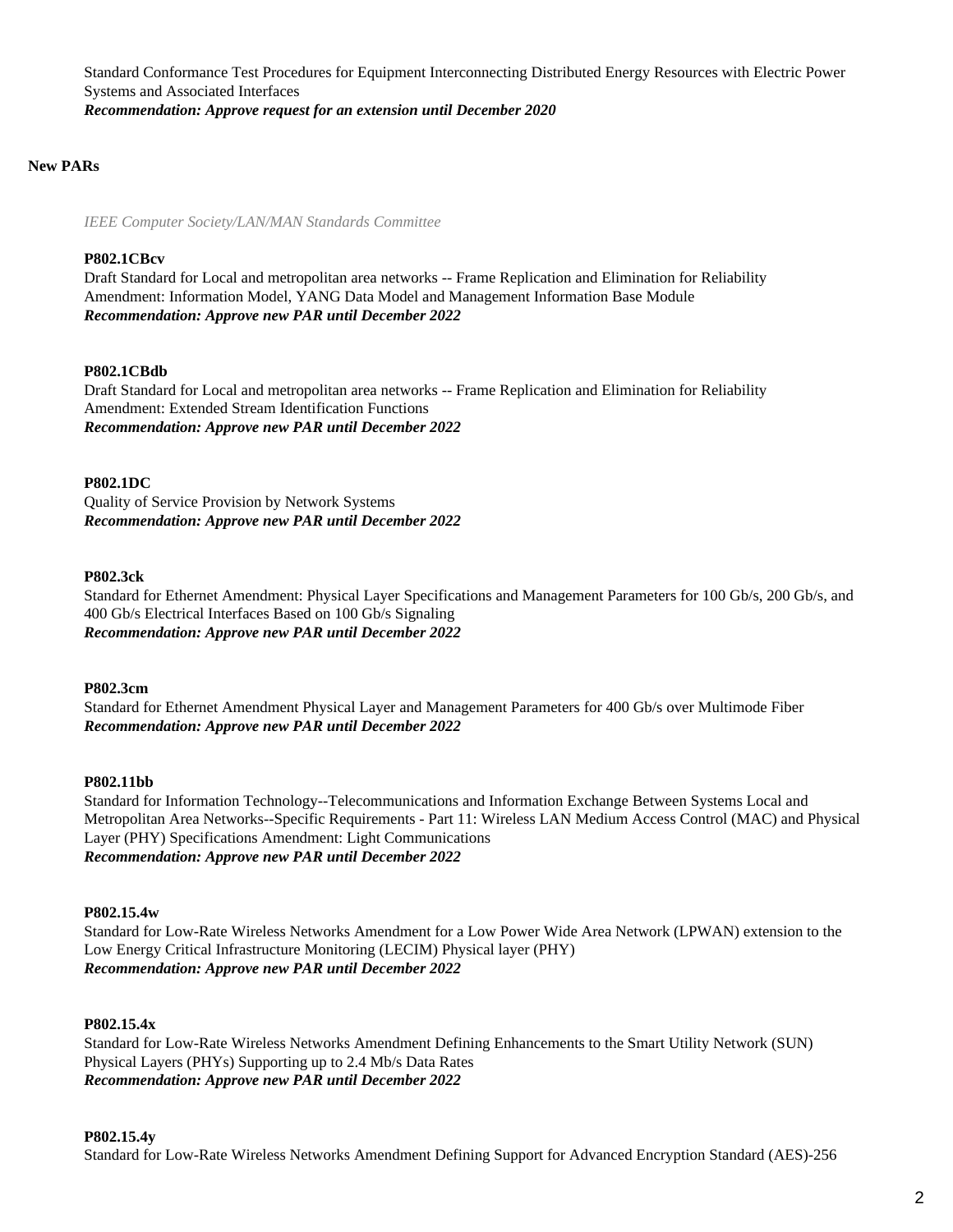Encryption and Security Extensions *Recommendation: Approve new PAR until December 2022*

### **P802.15.4z**

Standard for Low-Rate Wireless Networks Amendment: Enhanced High Rate Pulse (HRP) and Low Rate Pulse (LRP) Ultra Wide-Band (UWB) Physical Layers (PHYs) and Associated Ranging Techniques *Recommendation: Approve new PAR until December 2022*

#### **P60802**

Time-Sensitive Networking Profile for Industrial Automation *Recommendation: Approve new PAR until December 2022*

*IEEE Computer Society/Learning Technology*

#### **P7919.1**

Requirements for eReaders to Support Learning Applications *Recommendation: Approve new PAR until December 2022*

#### **P9274.1.1**

JavaScript Object Notation (JSON) Data Model Format and Representational State Transfer (RESTful) Web Service for Learner Experience Data Tracking and Access *Recommendation: Approve new PAR until December 2022*

*IEEE Computer Society/Software & Systems Engineering Standards Committee*

#### **P12207-2**

Systems and Software Engineering -- Software Life Cycle Processes -- Part 2: Relation and Mapping Between ISO/IEC/IEEE 12207-1:2017 and ISO/IEC/IEEE 12207:2008 *Recommendation: Approve new PAR until December 2022*

*IEEE Computer Society/Standards Activities Board*

#### **P2418.2**

Standard Data Format for Blockchain Systems *Recommendation: Approve new PAR until December 2022*

#### **P2418.3**

Standard for the Framework of Distributed Ledger Technology (DLT) Use in Agriculture *Recommendation: Approve new PAR until December 2022*

*IEEE Computer Society/Simulation Interoperability Stds Organization/Stds Activity Committee*

#### **P1730.2**

Recommended Practice for Verification, Validation and Accreditation of a Distributed Simulation - an Overlay to the Distributed Simulation Engineering and Execution Process *Recommendation: Approve new PAR until December 2022*

*IEEE Communications Society/Dynamic Spectrum Access Networks Standards Committee*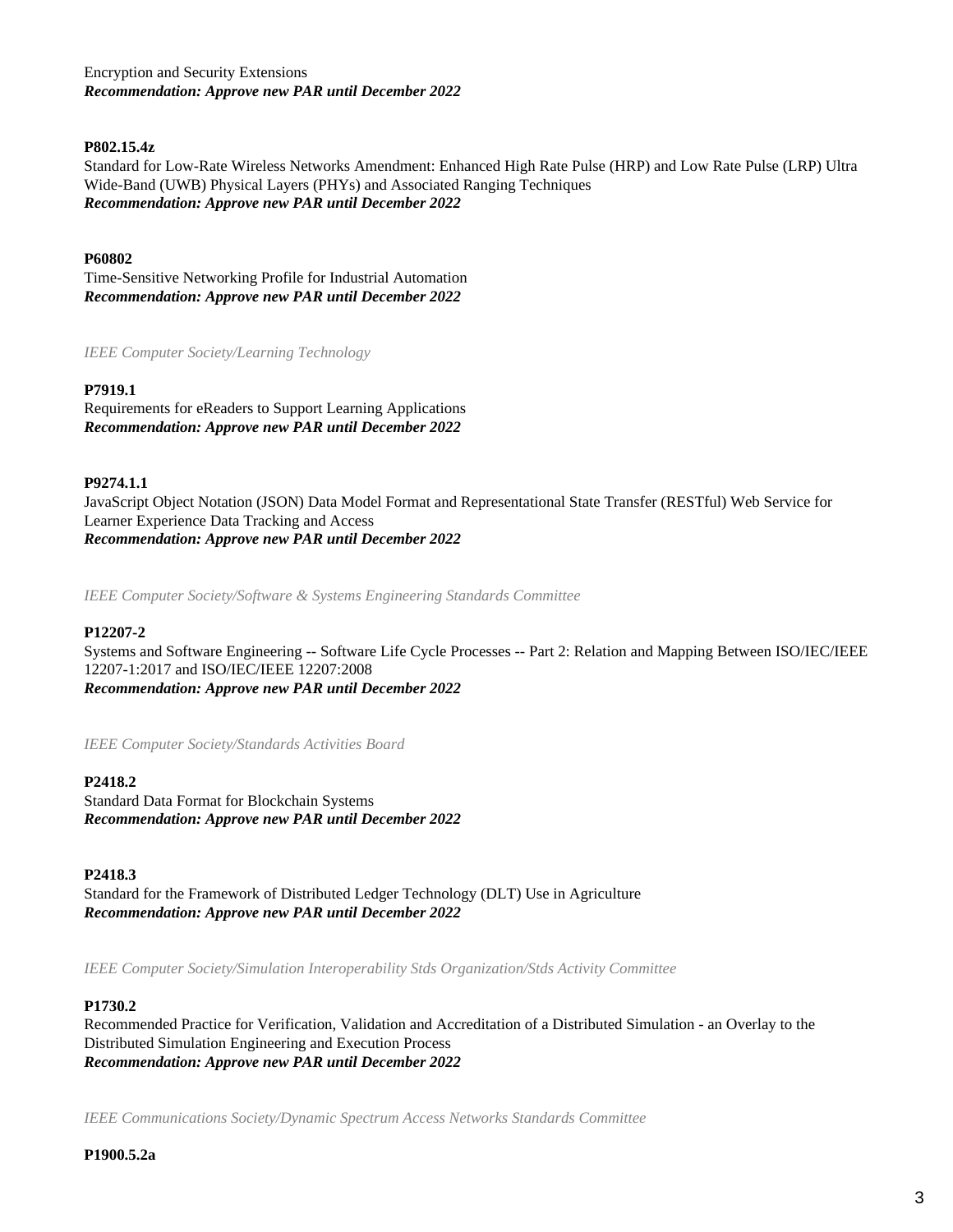Standard Method for Modeling Spectrum Consumption Amendment Adding Spectrum Consumption Model Schema *Recommendation: Approve new PAR until December 2022*

*IEEE Communications Society/Mobile Communication Networks Standards Committee*

#### **P2061**

Architecture for Low Mobility Energy Efficient Network for Affordable Broadband Access *Recommendation: Approve new PAR until December 2022*

*IEEE Geoscience and Remote Sensing Society/Standards Committee*

#### **P4001**

Standard for Characterization and Calibration of Ultraviolet through Shortwave Infrared (250 nm to 2500 nm) Hyperspectral Imaging Devices *Recommendation: Approve new PAR until December 2022*

#### **P4002**

Standard for Synthetic Aperture Radar Metadata Content *Recommendation: Approve new PAR until December 2022*

*IEEE Industrial Electronics Society/Industrial Electronics Society Standards Committee*

#### **P21451-1-6**

Standard for a Smart Transducer Interface for Sensors, Actuators, and Devices - Message Queue Telemetry Transport (MQTT) for Networked Device Communication *Recommendation: Approve new PAR until December 2022*

*IEEE Power and Energy Society/Insulated Conductors*

**P2761 (NB: The Sponsor removed P2761 from SASB consideration)** Guide for Extending the Life of Cables in Nuclear Facilities *Recommendation: Approve new PAR until December 2022*

*IEEE Power and Energy Society/Smart Buildings, Loads and Customer Systems*

#### **P2781**

Guide for Load Modeling and Simulations for Power Systems *Recommendation: Approve new PAR until December 2022*

*IEEE Photonics Society/Standards Committee*

#### **P2066**

Safety Specification of Laser Transmission in High-Power Industrial Laser System *Recommendation: Approve new PAR until December 2022*

*IEEE-SASB Coordinating Committees/SCC39 - International Committee on Electromagnetic Safety*

## **P1528.7**

Guide to Assess the Electromagnetic Fields (EMF) Exposure of Internet of Things (IoT) Technologies/Solutions *Recommendation: Approve new PAR until December 2022*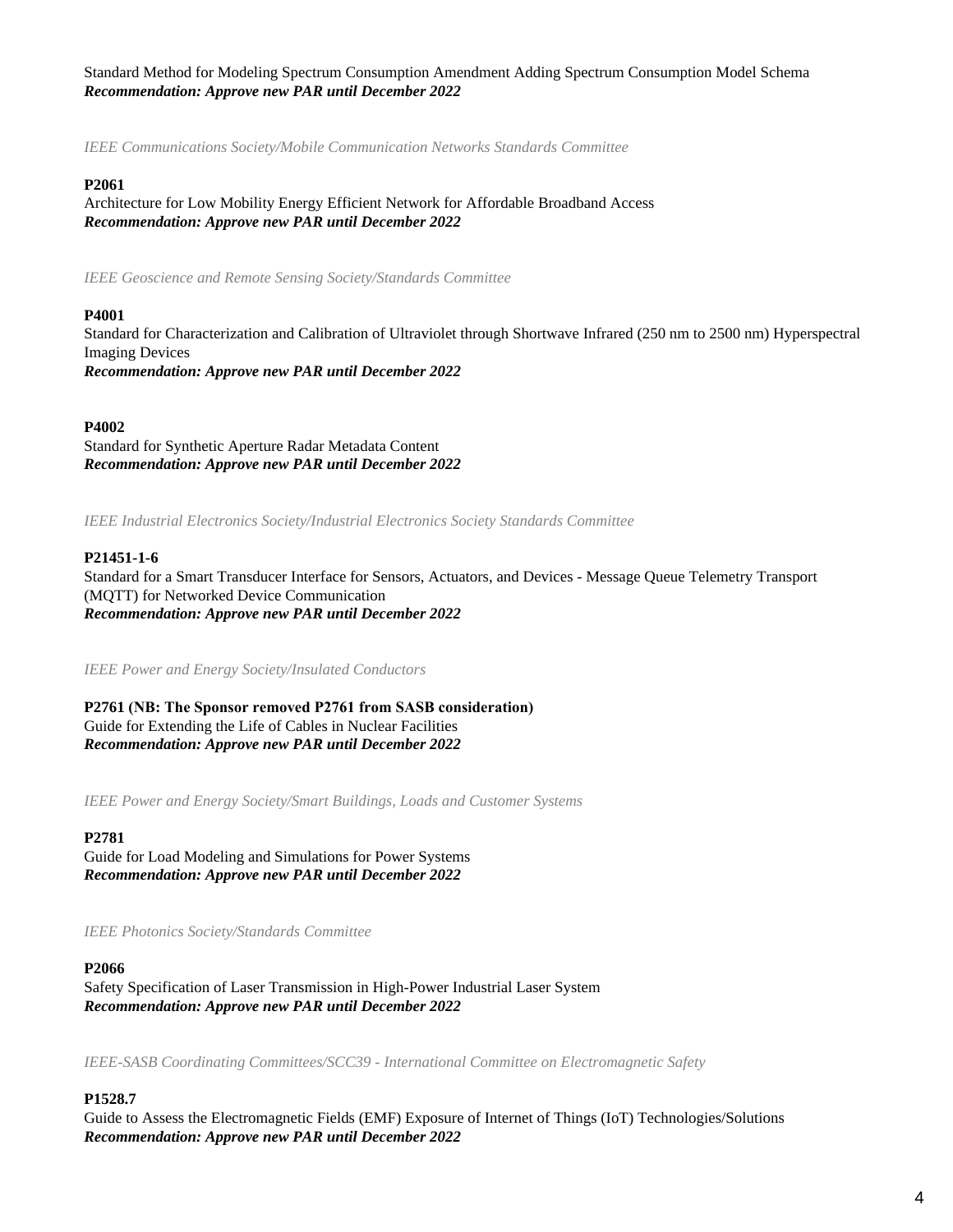*IEEE Society on Social Implications of Technology/Social Implications of Technology Standards Committee*

## **P7013**

Inclusion and Application Standards for Automated Facial Analysis Technology *Recommendation: Approve new PAR until December 2022*

*IEEE Vehicular Technology Society/Intelligent Transportation Systems*

## **P2418.4**

Standard for the Framework of Distributed Ledger Technology (DLT) Use in Connected and Autonomous Vehicles (CAVs) *Recommendation: Approve new PAR until December 2022*

## **PARs for the Revision of Standards**

*IEEE Aerospace and Electronic Systems Society/Gyro Accelerometer Panel*

#### **P528**

Standard for Inertial Sensor Terminology *Recommendation: Approve PAR for the revision of a standard until December 2022*

#### *IEEE Computer Society/Design Automation*

#### **P1666**

Standard for Standard SystemC Language Reference Manual *Recommendation: Approve PAR for the revision of a standard until December 2022*

*IEEE Computer Society/Software & Systems Engineering Standards Committee*

#### **P1012**

Standard for System, Software, and Hardware Verification and Validation *Recommendation: Approve PAR for the revision of a standard until December 2022*

*IEEE Computer Society/Standards Activities Board*

#### **P1599**

Recommended Practice for the Definition of a Multilayer Representation of Music Using eXtensible Markup Language (XML) *Recommendation: Approve PAR for the revision of a standard until December 2022*

*IEEE Power and Energy Society/Insulated Conductors*

## **P1142**

Guide for the Selection, Testing, Application and Installation of 300 V to 500 kV Cables Having Radial-Moisture Barriers and/or Longitudinal Water Blocking *Recommendation: Approve PAR for the revision of a standard until December 2022*

*IEEE Power and Energy Society/Nuclear Power Engineering*

**P308** Standard Criteria for Class 1E Power Systems for Nuclear Power Generating Stations